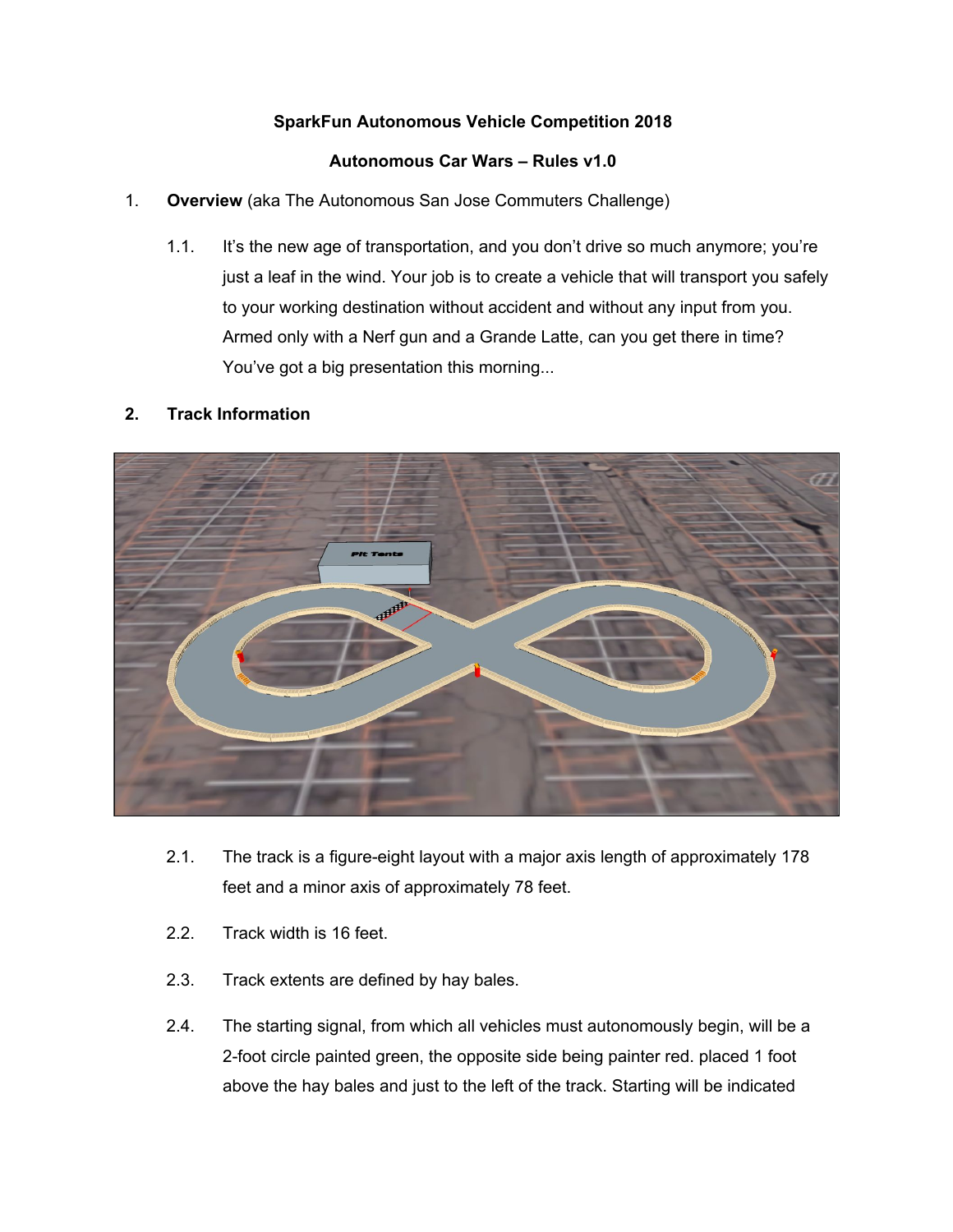upon turning the circle around to show the green side. The actual paint identifications are thus:



- 2.5. The finish line is a box outlined in red tape that spans the width of the track and extends beyond the starting line by 10 feet.
- 2.6. There will be three Nerf targets placed around the track: one at each far lobe of the figure eight, and one at the intersection. The targets will be 5-gallon buckets with baffles installed so as to keep your darts from bouncing out.

#### **3. Vehicles and Riders**

- 3.1. Vehicles must be less than or equal to 36" wide and 62" long, but can be any configuration (three wheels, four wheels, etc.). There is no weight restriction.
- 3.2. Helmet and gloves are required for riders. We must protect your tender hands and brains!
- 3.3. Padded/protective gear highly encouraged (basically, football or hockey gear).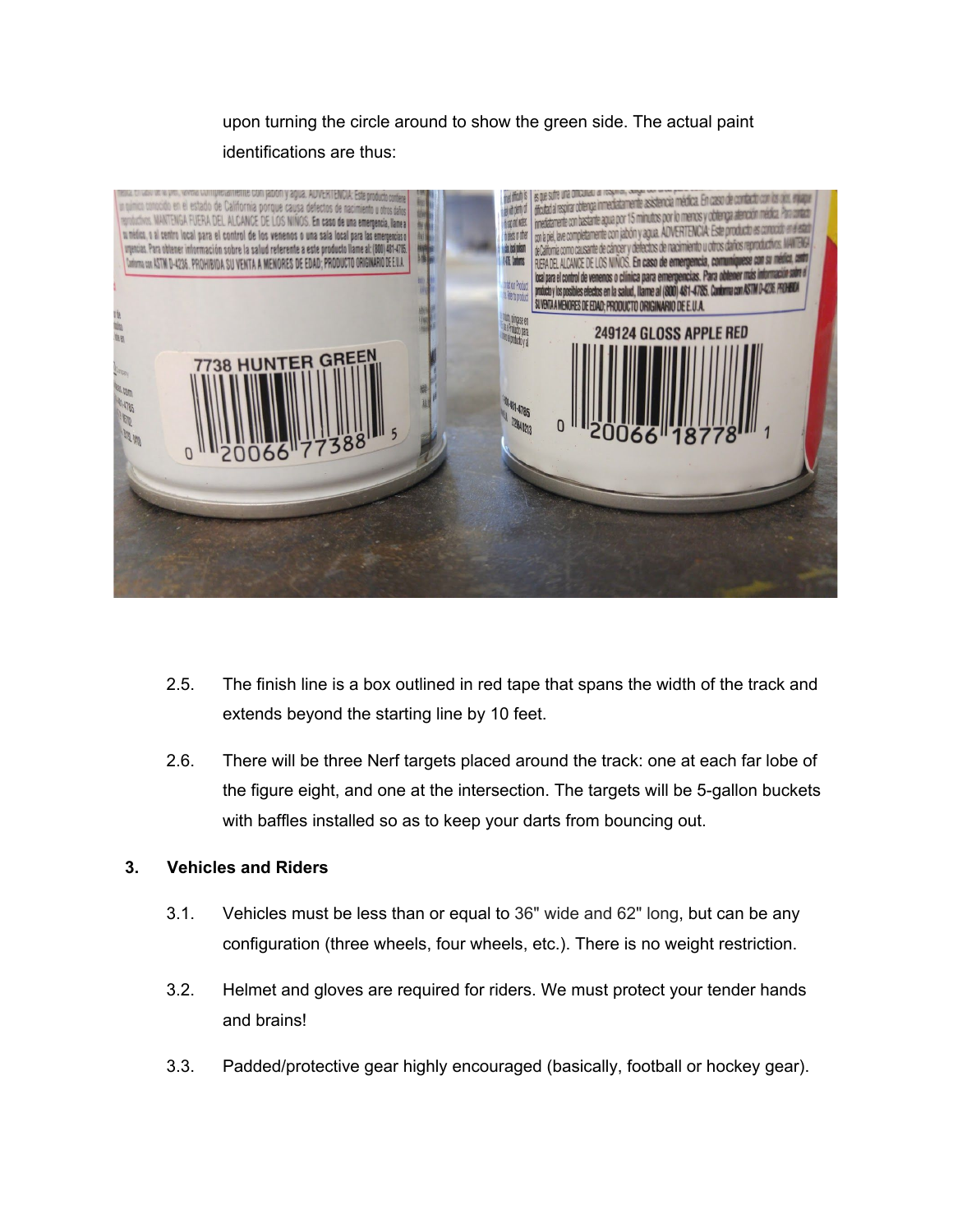- 3.4. Your vehicle must have a working kill switch, to be demonstrated at check-in.
- 3.5. Beyond that, weirdness in your garb or design is highly encouraged.

#### **4. Rules**

- 4.1. Two laps, two heats, best score of two runs counts.
- 4.2. Automated start and stop is required. Stop in a predetermined boxed area just past the finish line after two laps. Stopping in the box gets you 25 points added to your score.
- 4.3. Five minutes to get as far as you can (subject to change depending on number of entrants).
- 4.4. Teams have 300 points to start, one point deducted per second.
- 4.5. Riders will carry a Nerf gun and darts to score additional points. Each hit garners the team 10 points. Darts have to be in the buckets to be counted.
- 4.6. Participants will carry a "cup of coffee" that has to retain at least half a cup by the end of the race. The cup will have a line indicating minimum allowed; 25 points will be awarded for having over the minimum, **50 points will be taken from your final score if you put the cup down during the race**. No cup holders!
- 4.7. Participants must have enough batteries to make consecutive runs. Charging batteries between heats will cause the event to run too long.
- 4.8. 130 points could potentially be awarded in addition to time points (80 for darts, 25 for stop-in-the-box, 25 for full cup of coffee).
- 4.9. The rider may not do anything but sit, shoot, hold coffee and operate the kill switch.
- 4.10. Not finishing in the allotted time gets you zero time points, but you keep target-shoot points.
- 4.11. Throwing the passenger out of the vehicle gets disqualification.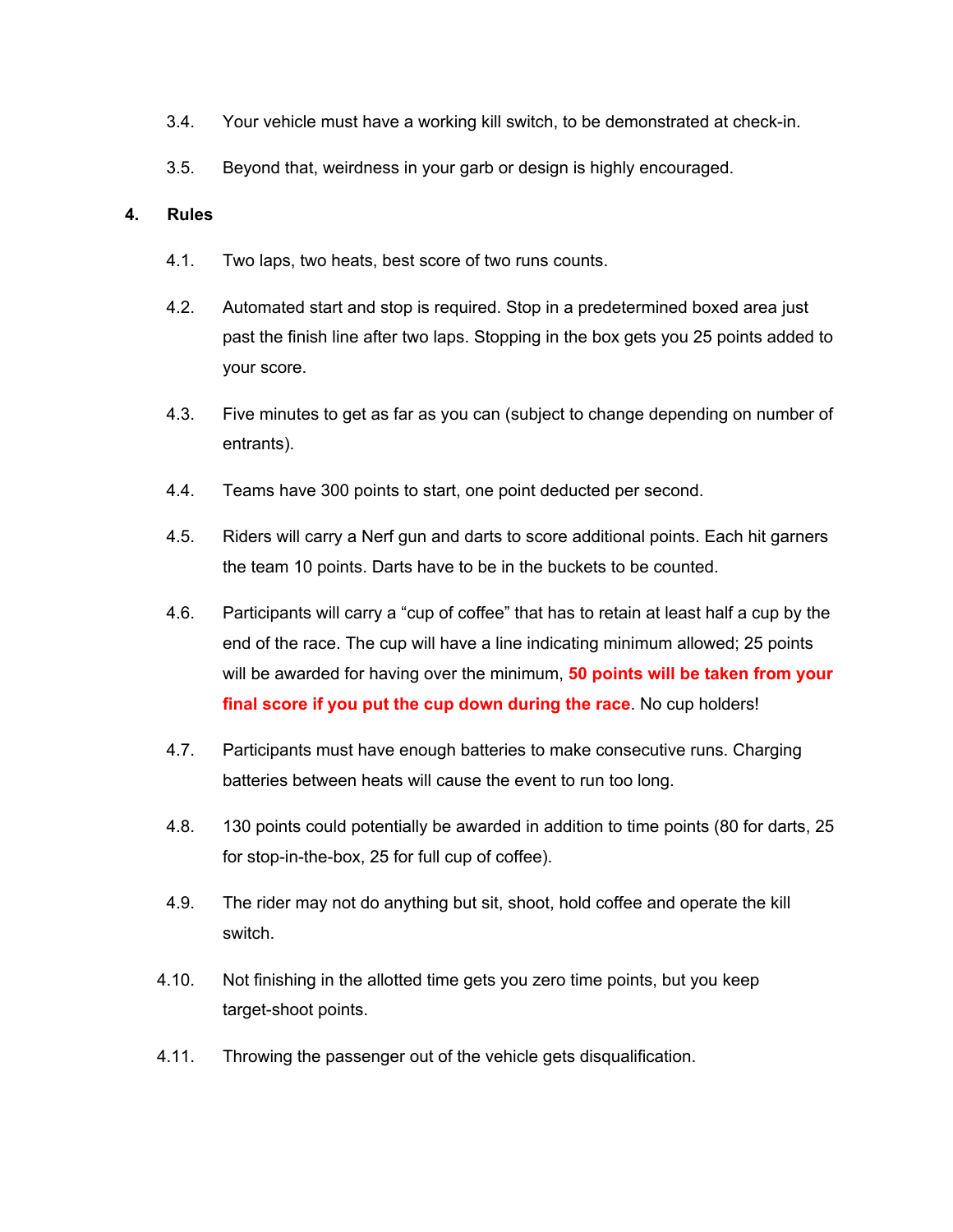- 4.12. Deviating from the course (unless vehicle can self-correct) results in disqualification.
- 4.13. One vehicle races at a time.